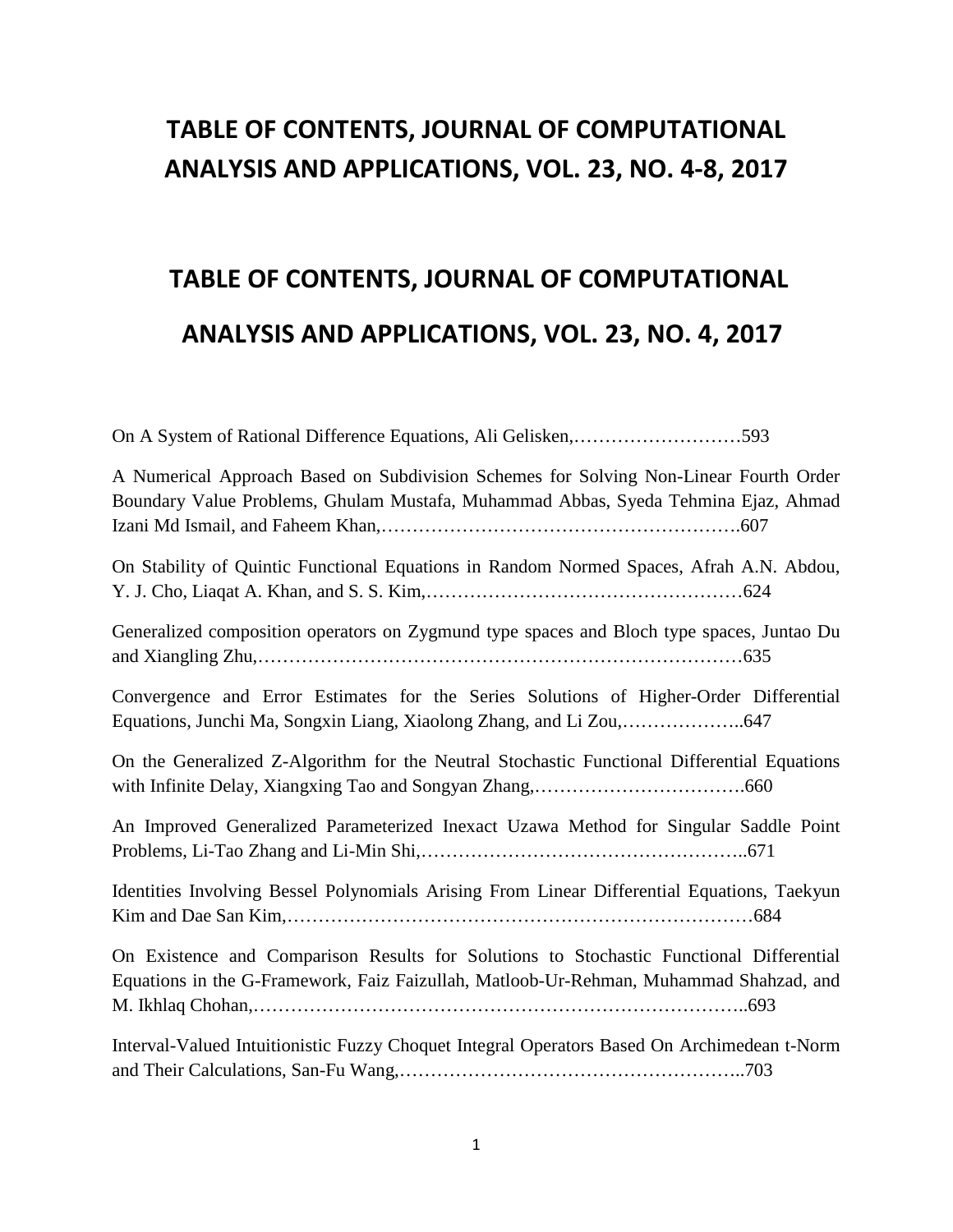Approximate Bi-Homomorphisms and Bi-Derivations in Intuitionistic Fuzzy Ternary Normed Algebras, Javad Shokri, Choonkil Park, and Dong Yun Shin,…………………………713

On New Refinements and Applications of Efficient Quadrature Rules Using n-Times Differentiable Mappings, A. Qayyum, M. Shoaib, and I. Faye,……………………….723

Duality in Multiobjective Nonlinear Programming Under Generalized Second Order (F,b, $\phi, \rho, \theta$ ) − Univex Functions, Falleh R. Al-Solamy and Meraj Ali Khan,………………………740

|  |  |  | Stability of Fractional Differential Equation With Boundary Conditions, S. Rajan, |  |
|--|--|--|-----------------------------------------------------------------------------------|--|
|  |  |  |                                                                                   |  |

Bernstein-Stancu Type Operators Which Preserve Polynomials, Young Chel Kwun, Ana-Maria Acu, Arif Rafiq, Voichita Adriana Radu, Faisal Ali, and Shin Min Kang,………………758

A Note on Hermite Polynomials, Taekyun Kim and Dae San Kim,……………………...771

## **TABLE OF CONTENTS, JOURNAL OF COMPUTATIONAL ANALYSIS AND APPLICATIONS, VOL. 23, NO. 5, 2017**

On new  $\lambda^2$ -Convergent Difference BK-Spaces, Sinan Ercan and Çiğdem A. Bektaş,......793 Stable Cubic Sets, G. Muhiuddin, Sun Shin Ahn, Chang Su Kim, and Young Bae Jun,…802 Some Identities of Chebyshev Polynomials Arising From Non-Linear Differential Equations, Taekyun Kim, Dae San Kim, Jong-Jin Seo, and Dmitry V. Dolgy,………………………820 Blowup Singularity for a Degenerate and Singular Parabolic Equation with Nonlocal Boundary, Dengming Liu and Jie Ma,…………………………………………………………………833 Approximation Properties of Kantorovich-Type q-Bernstein-Stancu-Schurer Operators, Qing-Bo Cai,………………………………………………………………………………………847 On the Generalized von Neumann-Jordan Constant  $C_{N}^{(p)}(X)$ , Changsen Yang Wang tianyu,860 Discrete Dynamical Systems in Soft Topological Spaces, Wenqing Fu and Hu Zhao,……867 Functional Inequalities in Vector Banach Space, Gang Lu, Jun Xie, Yuanfeng Jin, and Qi Liu,………………………………………………………………………………………889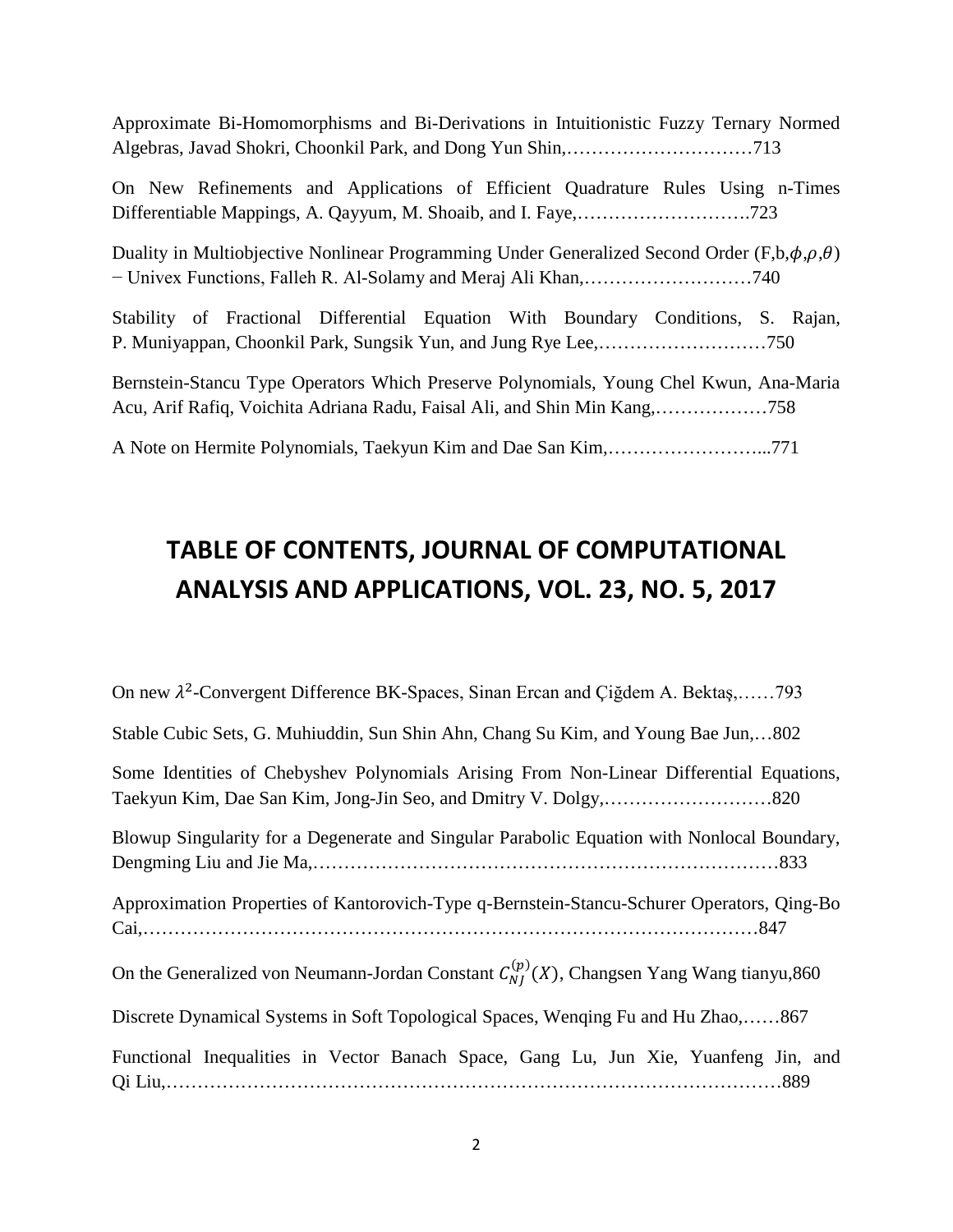Coupled Fixed Point Theorems for Generalized (ψ, ϕ)−Weak Contraction in Partially Ordered G-Metric Spaces, Branislav Popović, Muhammad Shoaib, and Muhammad Sarwar,……897

Triangular Norms Based on Intuitionistic Fuzzy BCK-Submodules, L.B. Badhurays, S.A. Bashammakh, and N. O. Alshehri,…………………………………………………………910

On Strongly Almost Generalized Difference Lacunary Ideal Convergent Sequences of Fuzzy Numbers, S. A. Mohiuddine and B. Hazarika,……………………………………………925

The Catalan Numbers: a Generalization, an Exponential Representation, and some Properties, Feng Qi, Xiao-Ting Shi, Mansour Mahmoud, and Fang-Fang Liu,………………………937

Semiring Structures Based On Meet and Plus Ideals in Lower BCK-Semilattices, Hashem Bordbar, Sun Shin Ahn, Mohammad Mehdi Zahedi, and Young Bae Jun,………………945

The Solutions of Some Types of q-Shift Difference Differential Equations, Hua Wang,…955

Numerical Method For Solving Inequality Constrained Matrix Operator Minimization Problem, Jiao-fen Li, Tao Li, Xue-lin Zhou, and Xiao-fan Lv,………………………………………967

## **TABLE OF CONTENTS, JOURNAL OF COMPUTATIONAL ANALYSIS AND APPLICATIONS, VOL. 23, NO. 6, 2017**

| Some Properties on Non-Admissible and Admissible Functions Sharing Some Sets in the Unit                    |  |
|-------------------------------------------------------------------------------------------------------------|--|
| The Fixed Point Alternative to the Stability of an Additive $(\alpha, \beta)$ -Functional Equation, Sungsik |  |
| The Approximation Problem of Dirichlet Series with Regular Growth, Hong-Yan Xu, Yin-Ying                    |  |
| On Special Fuzzy Differential Subordinations Using Multiplier Transformation, Alina Alb                     |  |
| On Some Differential Sandwich Theorems Involving A Multiplier Transformation and                            |  |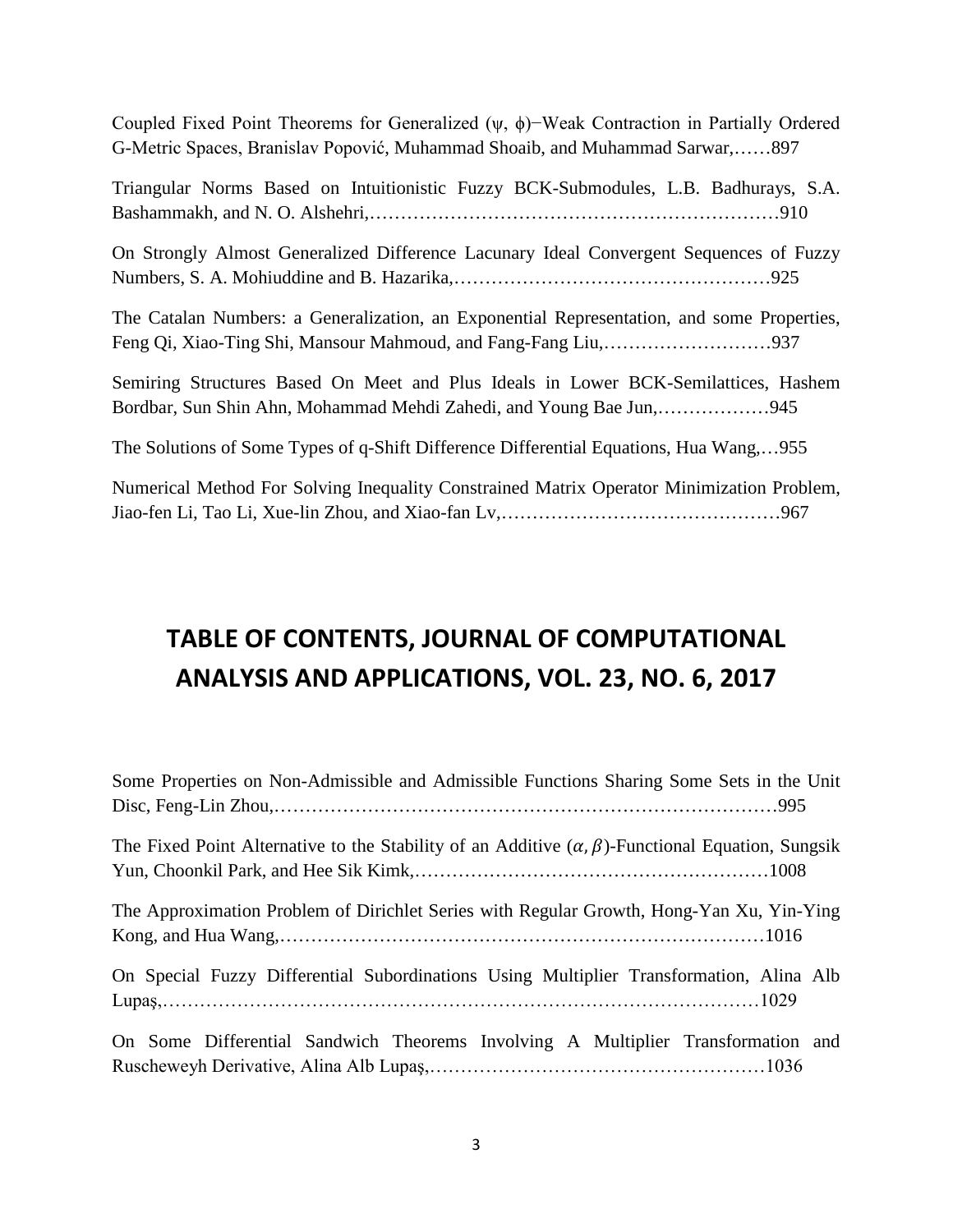Fuzzy Stability of a Class of Additive-Quadratic Functional Equations, Chang Il Kim and Giljun Han,………………………………………………………………………………1043

Exact Controllability for Fuzzy Differential Equations Using Extremal Solutions, Jin Hee Jeong, Jeong Soon Kim, Hae Eun Youm, and Jin Han Park,…………………………………..1056

Generalized Interval-Valued Intuitionistic Fuzzy Soft Rough Set and Its Application, Yanping He and Lianglin Xiong,…………………………………………………………………1070

Generalizations of Heinz Mean Operator Inequalities Involving Positive Linear Map, Changsen Yang and Yingya Tao,…………………………………………………………………1089

Existence and Uniqueness Results of Nonlocal Fractional Sum-Difference Boundary Value Problems for Fractional Difference Equations Involving Sequential Fractional Difference Operators, Sorasak Laoprasittichok and Thanin Sitthiwirattham,………………………1097

Hesitant Fuzzy Mighty Filters of BE-Algebras, Jeong Soon Han and Sun Shin Ahn,…1112

A Class of New General Iteration Approximation of Common Fixed Points for Total Asymptotically Nonexpansive Mappings in Hyperbolic Spaces, Ting-jian Xiong and Heng-you Lan,……………………………………………………………………………………1120

On Simpson's Type Inequalities Utilizing Fractional Integrals, Muhammad Iqbal, Shahid Qaisar, and Sabir Hussain,…………………………………………………………………….1137

The Permanence and Global Attractivity In A Nonautonomous Gilpin-Ayala Competition System with Several Delayed Negative Feedbacks, Lin Lin, Xiaomei Feng, and Shuzhuan Dong,…………………………………………………………………………………1146

Some Approximations of the Bateman's G-Function, Mansour Mahmoud, Ahmed Talat, and Hesham Moustafa,……………………………………………………………………1165

## **TABLE OF CONTENTS, JOURNAL OF COMPUTATIONAL ANALYSIS AND APPLICATIONS, VOL. 23, NO. 7, 2017**

Differential Equations Associated with Modified Degenerate Bernoulli and Euler Numbers, Taekyun Kim, Dae San Kim, Hyuck In Kwon, and Jong Jin Seo,……………………1191

Additive-Quadratic  $\rho$ -Functional Inequalities in Banach Spaces, Sungsik Yun, Jung Rye Lee, Choonkil Park, and Dong Yun Shin,…………………………………………………..1203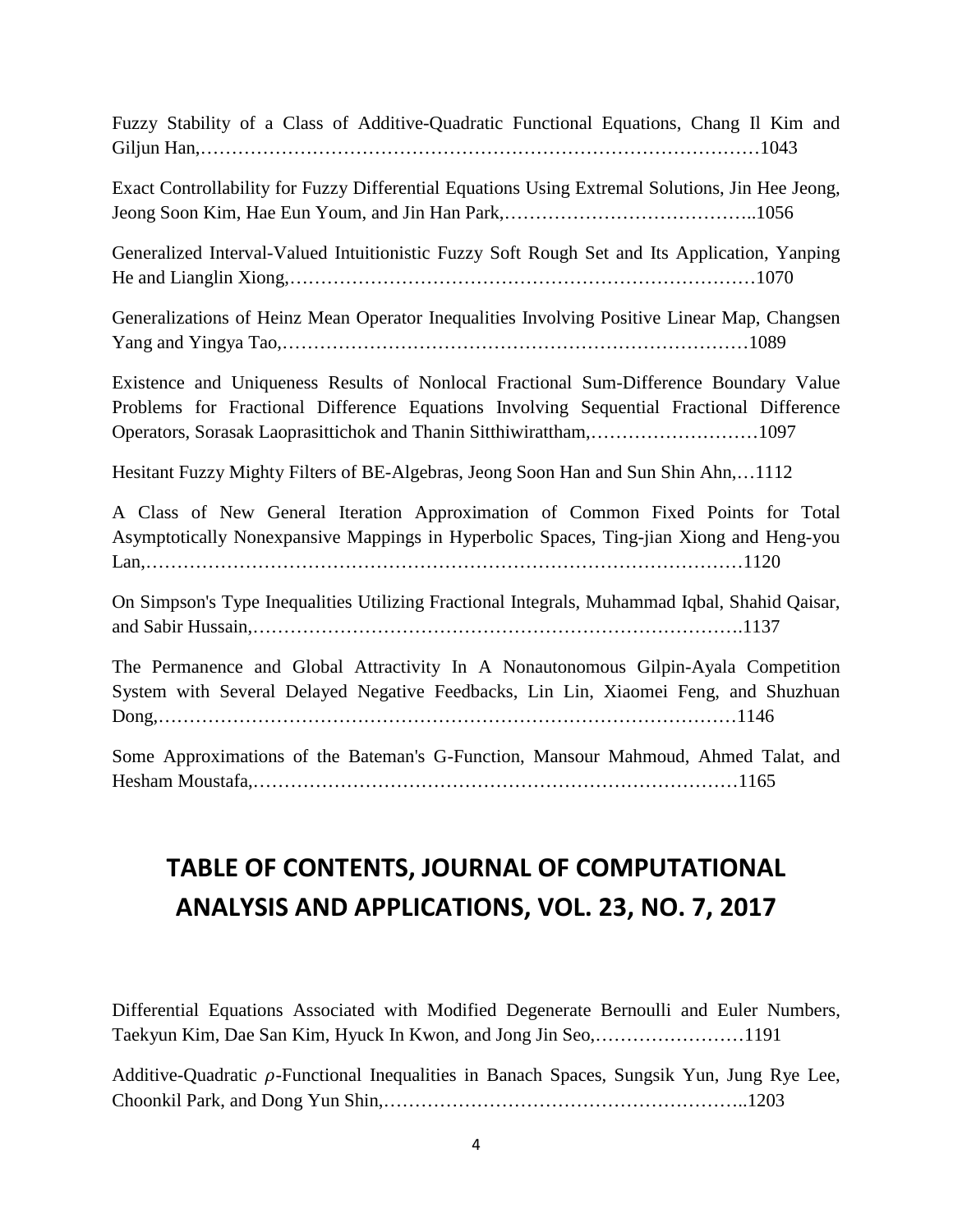| Stability of Additive-Quadratic $\rho$ -Functional Inequalities in Banach Spaces, Choonkil Park, |  |  |  |  |
|--------------------------------------------------------------------------------------------------|--|--|--|--|
|                                                                                                  |  |  |  |  |

Global Attractivity and the Periodic Nature of Third Order Rational Difference Equation, E. M. Elsayed, Faris Alzahrani, and H. S. Alayachi,…………………………………..1230

Asymptotically Stability of Solutions of Fuzzy Differential Equations in the Quotient Space of Fuzzy Numbers, Dong Qiu, Yumei Xing, and Lihong Zhang,………………………….1242

On Differential Equations Associated with Squared Hermite Polynomials, Taekyun Kim, Dae San Kim, Lee-Chae Jang, and Hyuck In Kwon,…………………………………………1252

Quenching For the Discrete Heat Equation with a Singular Absorption Term on Finite Graphs, Qiao Xin and Dengming Liu,…………………………………………………………….1265

Nonlocal Fractional-Order Boundary Value Problems with Generalized Riemann-Liouville Integral Boundary Conditions, Bashir Ahmad, Sotiris K. Ntouyas, and Jessada Tariboon,1281

On Entire Function Sharing a Small Function CM with Its High Order Forward Difference Operator, Jie Zhang, Hai Yan Kang, and Liang Wen Liao,………………………………..1297

Global Attractivity for Nonautonomous Difference Equation via Linearization, Arzu Bilgin and M. R. S. Kulenović,………………………………………………………………………..1311

### **TABLE OF CONTENTS, JOURNAL OF COMPUTATIONAL ANALYSIS AND APPLICATIONS, VOL. 23, NO. 8, 2017**

| The Naimark-Sacker Bifurcation and Symptotic Approximation of the Invariant Curve of a<br>Certain Difference Equation, T. Khyat, M. R. S Kulenović, and E. Pilavy,1335 |  |
|------------------------------------------------------------------------------------------------------------------------------------------------------------------------|--|
| Triple Reverse Order Law for Moore-Penrose Inverse of Operator Product, Zhiping Xiong and                                                                              |  |
| Differential Equations Arising From Certain Sheffer Sequence, T. Kim, D. V. Dolgy, D. S. Kim,                                                                          |  |
| Hyers-Ulam Stability of the First Order Inhomogeneous Matrix Difference Equation, Soon-Mo                                                                              |  |
| Self Adjoint Operator Ostrowski type Inequalities, George A. Anastassiou,1384                                                                                          |  |